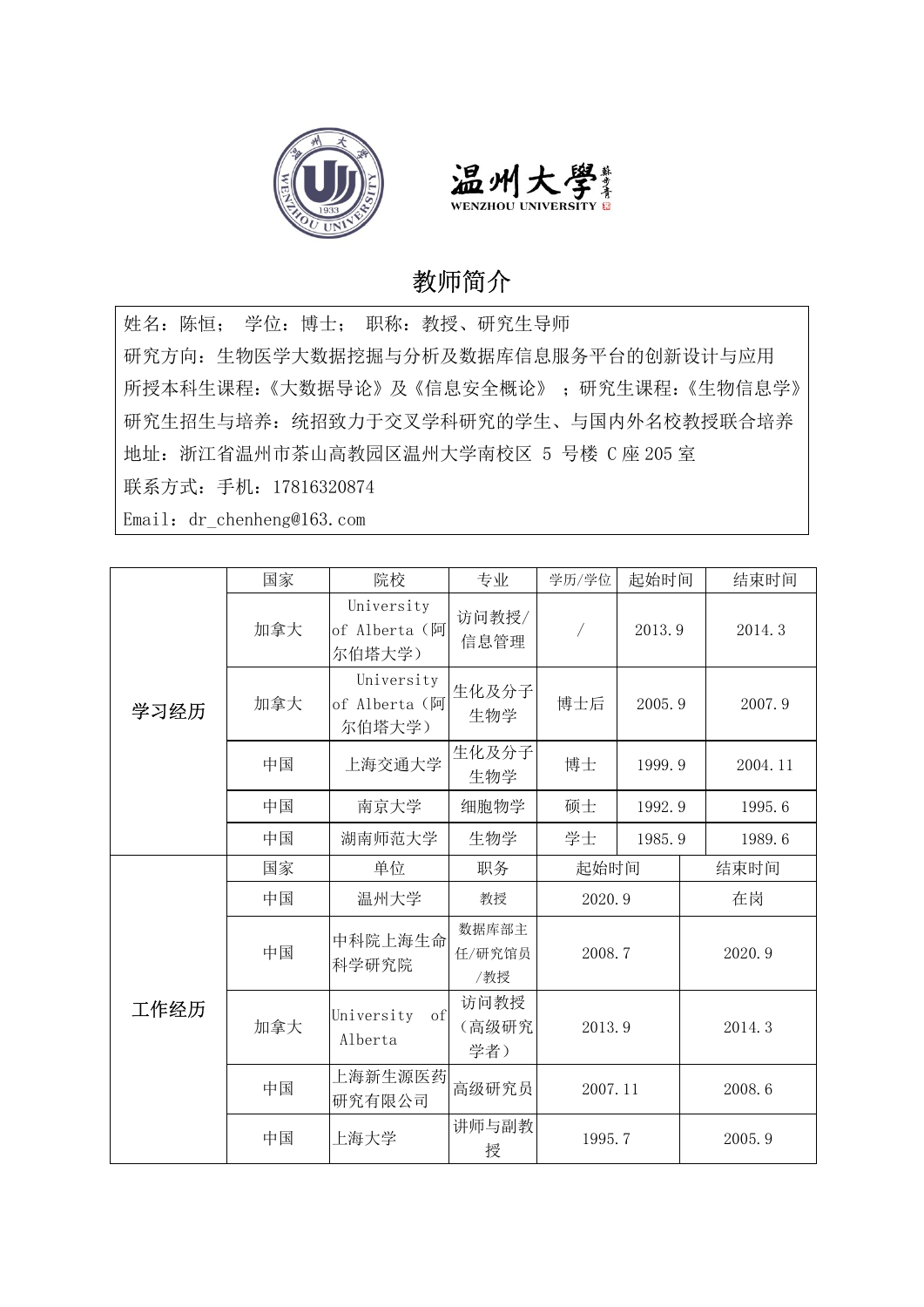|                     | 组织机构、期刊或专家评审库名称                               | 职务   | 任期                |
|---------------------|-----------------------------------------------|------|-------------------|
|                     | <b>Biomedical Statistics and Informatics</b>  | 编委   | 3年                |
|                     | <b>International Journal of Biochemistry</b>  |      |                   |
|                     | <b>Research &amp; Review</b>                  | 编委   | 3年                |
|                     | Journal of Biochemistry and Molecular         |      |                   |
|                     | <b>Biology Research</b>                       | 编委   | 3年                |
|                     | <b>Current Research Journal of Biological</b> | 地区编委 | 3年                |
|                     | <b>Sciences</b>                               |      |                   |
|                     | 第四届信息系统工程国际会议(4th                             | 主席   | 当届                |
|                     | ICISE2019) 组委会程序委员会                           |      |                   |
|                     | 第九届计算机科学与工程国际学术研讨                             | 主席   | 当届                |
|                     | 会(9th WCSE2019)程序委员会及分会                       |      |                   |
| 国内外学术期              | 全国专业标准化技术委员会(生物信息分                            | 委员   | 5年                |
| 刊、学术行业组会)           | 第三届信息系统工程国际会议(3rd                             | 主席   | 当届                |
| 织任职经历及<br>评审专家入库    | ICISE2018) 组委会                                |      |                   |
| 情况                  | 第八届计算机科学与工程国际学术研讨                             | 主席   | 当届                |
|                     | 会(8th WCSE2018) 程序委员会及分会                      |      |                   |
|                     | 2018 计算和数据工程国际会议 (ICCDE                       | 主席   | 当届                |
|                     | 2018) 程序委员会                                   |      |                   |
|                     | 第七届国际计算机科学与工程学术研讨                             | 主席   | 当届                |
|                     | 会(7th WCSE2017) 程序委员会及分会                      |      |                   |
|                     | 第六届国际计算机科学与工程学术研讨                             | 委员   | 当届                |
|                     | 会 (6 <sup>th</sup> WCSE2016) 组委会技术委员会         |      |                   |
|                     | 科技部国家科技计划项目评审专家库                              | 评审专家 | 2015年入库           |
|                     | 上海市科委项目评审专家库                                  | 评审专家 | 2010年入库           |
|                     | 上海市科委科技奖励评审专家库                                | 评审专家 | 2016年入库           |
|                     | 上海市教委学位论文评审专家库                                | 评审专家 | 2015年入库           |
|                     | 上海师范大学                                        | 兼职教授 | 3年                |
|                     | 杂志名称                                          |      | 被收录情况             |
|                     | <b>FEBS Journal</b>                           |      | SCI 收录            |
| 担任国际学术              | <b>Journal of Experimental Nanoscience</b>    |      | SCI 收录            |
| 杂志审稿人<br>(Reviewer) | <b>Microscopy and Microanalysis</b>           |      | SCI 收录            |
| 情况                  | <b>Scanning</b>                               |      | SCI 收录            |
|                     | <b>Fish Physiology and Biochemistry</b>       |      | SCI 收录            |
|                     | <b>Journal of Microscopy</b>                  |      | SCI 收录<br>SSCI 收录 |
|                     | Library Hi Tech<br>人才计划名称                     | 入选年份 | 资助额度              |
| 入选国家及部              | 中科院文献信息情报领域百人计划(己结题,经中                        | 2010 | 120 万元            |
| 委和地方人才              | 科院组织的专家组验收评估为B等(良好)                           |      |                   |
| 计划情况                | 上海市浦江人才计划, 已结题, 并通过评估                         | 2009 | 10 万元             |
|                     | 福建省泉州市桐江学者奖励计划特聘教授                            | 2018 | 80 万元             |
|                     |                                               |      |                   |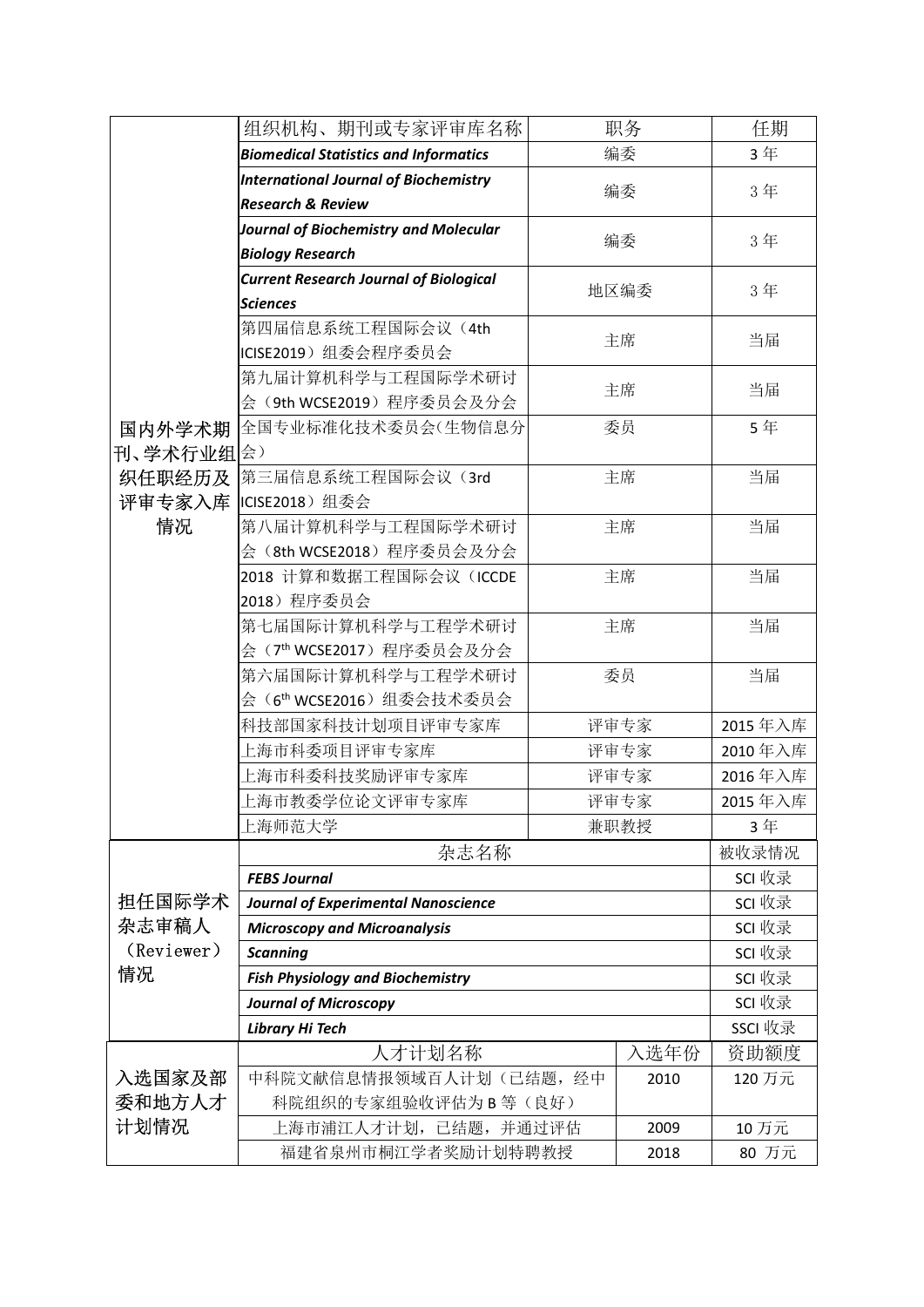|                     |                                                             |                                                   | 承担重要项目经历 |                                                   |                                             |            |
|---------------------|-------------------------------------------------------------|---------------------------------------------------|----------|---------------------------------------------------|---------------------------------------------|------------|
| 序号                  |                                                             |                                                   | 经费       |                                                   | 项目性质                                        | 担任         |
|                     | 项目名称                                                        | 立项编号                                              | (万元)     | 起止年月                                              | 及来源                                         | 角色         |
| $\mathbf{1}$        | 生物技术领<br>域专利信息<br>应用示范                                      | 2013BAH21B<br>06                                  | 155      | 2013.6-201<br>12. (己通过<br>科技部组织<br>的专家评估<br>验收)   | 国家科技支<br>撑计划/科<br>技部                        | 项目主持人      |
| $\overline{2}$      | 重大传染性<br>疾病-艾滋<br>病和病毒性<br>肝炎知识挖<br>掘型专题文<br>献数据库的<br>设计与构建 | 2010 年度<br>中科院小百<br>人人才计划<br>择优支持项<br>目           | 120      | 2011.1-201<br>4.12 (终期<br>结题答辩评<br>估为 B 等/<br>良好) | 人才计划项<br>目 (中科院<br>专项领域百<br>人计划) /<br>中国科学院 | 项目主持人      |
| $\mathfrak{S}$      | 中科院留学<br>基金一管理、<br>支撑人才项<br>目(访问教<br>授)                     | 2013-2014<br>年度                                   | 10       | 2013.9-201<br>4.3 (已结<br>题)                       | 中国科学院<br>留学基金项<br>目                         | 项目主持人      |
| $\overline{4}$      | 重大传染性<br>疾病-乙型<br>肝炎专题知<br>识库的构建<br>与信息挖掘<br>整合技术的<br>应用    | 09PJC001(2)<br>009年度上<br>海市浦江人<br>才计划项<br>$\vert$ | 10       | 2009.9-201<br>1.9 (已结<br>题)                       | 人才计划项<br>目/上海市<br>人力资源与<br>社会保障局            | 项目主持人      |
| 5                   | 生物技术文<br>献信息整合<br>与知识挖掘<br>创新型数据<br>库的构建、<br>改进、维护<br>和更新   | 2008BAI64B<br>01 子课题                              | 24.32    | 2010. 10-20<br>12.10 (已结<br>题)                    | 国家科技支<br>撑计划/科<br>技部                        | 子课题负责<br>人 |
| $\ddot{\mathbf{6}}$ | $CBA - $ 中国<br>生命科学文<br>献数据库信<br>息整合技术<br>的研发与应<br>用        | 08dz150100<br>$\overline{0}$                      | 60       | 2008. 12-20<br>10.12 (已结<br>题验收)                  | 数字出版科<br>技研发专项<br>/上海市科<br>委及市新闻<br>出版局     | 项目主持人      |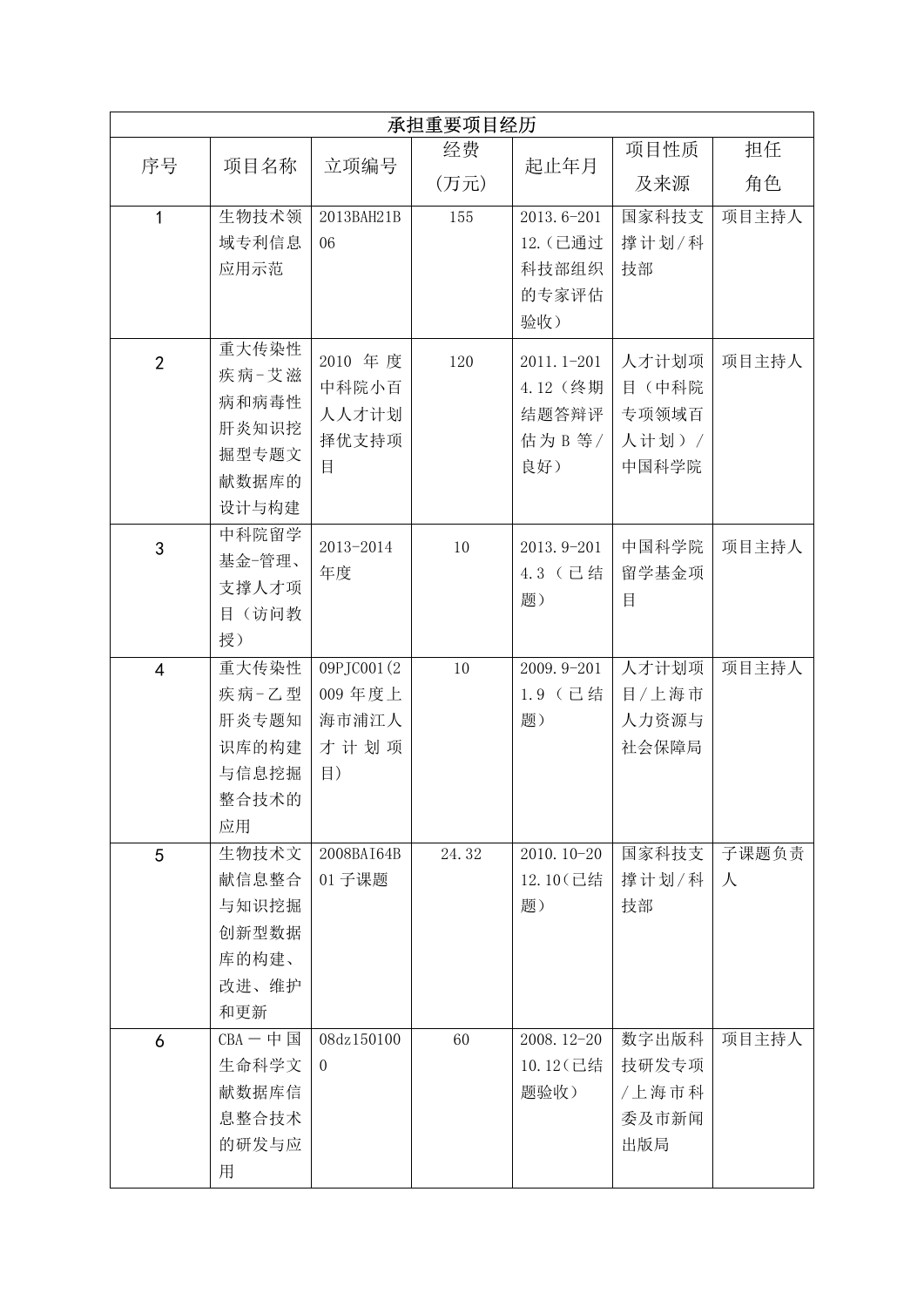|                |                                                            |                             | 知识产权申请、授权与登记情况 |                         |                    |                           |
|----------------|------------------------------------------------------------|-----------------------------|----------------|-------------------------|--------------------|---------------------------|
| 序号             | 专利或软<br>件著作权<br>名称                                         | 授权、申<br>请及登记<br>号           | 类别             | 发明人或<br>设计人排<br>序       | 授权、登<br>记或申请<br>时间 | 授权、登<br>记或申请<br>国别或组<br>织 |
| $\mathbf{1}$   | 中文文献数<br>据库的蛋白<br>质知识挖掘<br>和发现的方<br>法、装置                   | 授权号<br>ZL20111002<br>8066.8 | 发明专利           | 陈恒,<br>孙继<br>林,等        | 授权日<br>2014.4.9    | 中国国家知<br>识产权局             |
| $\overline{2}$ | 一种基于病<br>毒蛋白质本<br>体的知识导<br>航方法、装<br>置                      | 授权号<br>ZL20131039<br>1096.4 | 发明专利           | 陈恒,张珅,<br>等             | 授权日<br>2018.2.23   | 中国国家知<br>识产权局             |
| 3              | 甄别与消除<br>假阳性结果<br>的方法与系<br>统                               | 授权号<br>ZL20141041<br>2507.8 | 发明专利           | 陈成<br>陈恒,<br>材等         | 授权日<br>2019.2.1    | 中国国家知<br>识产权局             |
| $\sqrt{4}$     | 一种用于中<br>文文献数据<br>库蛋白质知<br>识挖掘的计<br>算机应用程<br>序             | 登记号<br>2011SR0239<br>02     | 软件著作权          | 陈恒, 张永<br>娟等            | 登记日<br>2011.4.27   | 中国国家版<br>权局               |
| $\overline{5}$ | 一种用于文<br>献知识数据<br>库自动赋词<br>标引的计算<br>机应用程序                  | 登记号<br>2014SR2019<br>61     | 软件著作权          | 陈恒、张永<br>娟等             | 登记日<br>2014.12.19  | 中国国家版<br>权局               |
| $\,6\,$        | 基因序列相<br>似性检索中<br>一种基因序<br>列与相关专<br>利关联整合<br>的应用程序<br>V1.0 | 登记号<br>2017SR2366<br>09     | 软件著作权          | 陈成<br><u>陈恒</u> ,<br>材等 | 登记日<br>2017.6.6    | 中国国家版<br>权局               |
| $\overline{7}$ | HIV 蛋白本<br>体与相关文                                           | 登记号<br>2019SR0107           | 软件著作权          | 张永<br>陈恒,<br>娟等         | 登记日<br>2019.1.29   | 中国国家版<br>权局               |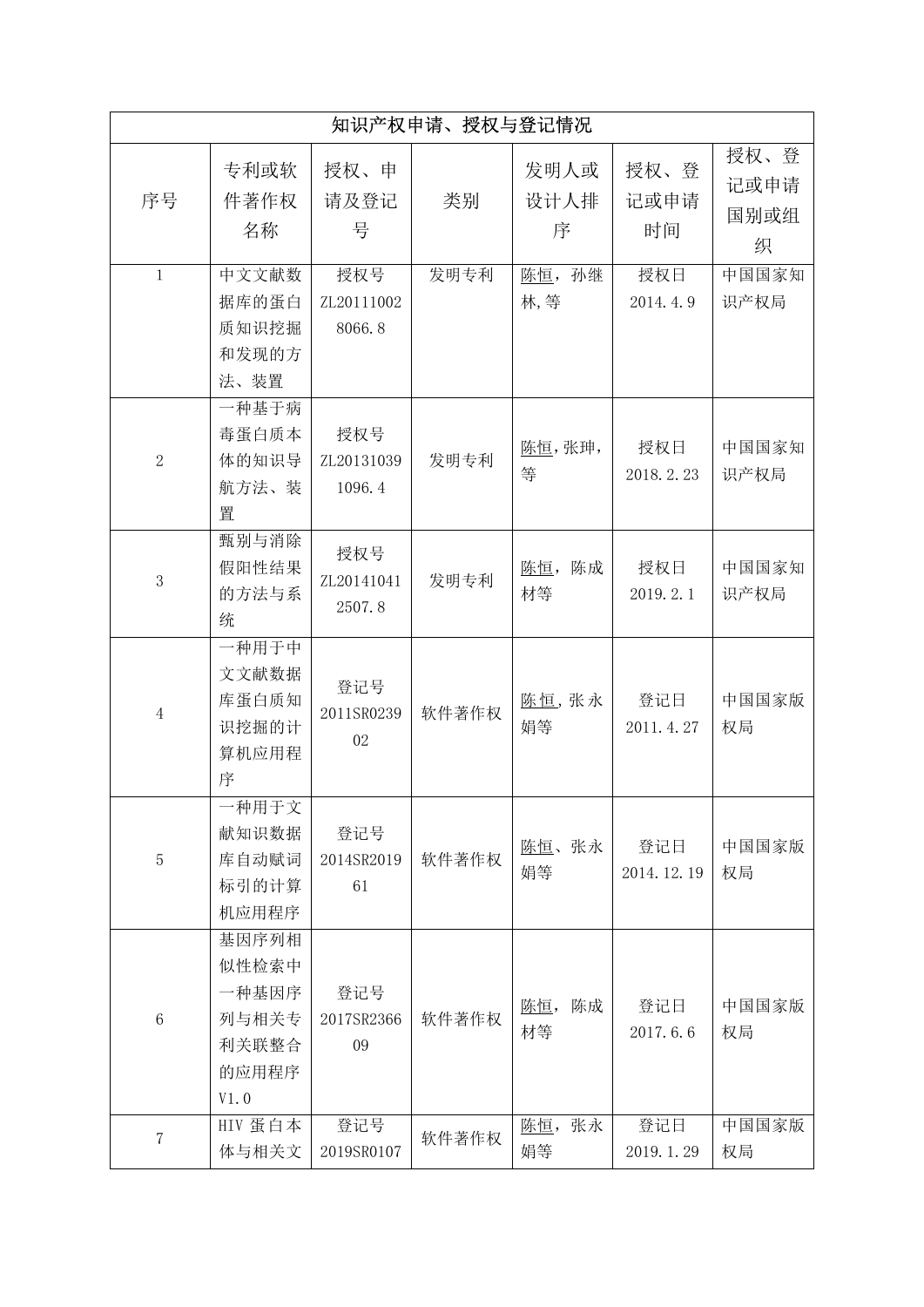|                | 献信息关联<br>整合系统<br>V1.0                                                                                                                                           | 045                                                                                     |                                                                                                                     |                               |                           |               |
|----------------|-----------------------------------------------------------------------------------------------------------------------------------------------------------------|-----------------------------------------------------------------------------------------|---------------------------------------------------------------------------------------------------------------------|-------------------------------|---------------------------|---------------|
| $8\,$          | 一种基因序<br>列与专利整<br>合关联的方<br>法与系统                                                                                                                                 | 申请号<br>2017103039<br>74.0                                                               | 发明专利                                                                                                                | 陈恒,<br>张永<br>娟等               | 申请日<br>2017.5.3           | 中国国家知<br>识产权局 |
|                |                                                                                                                                                                 |                                                                                         | 代表性论文成果                                                                                                             |                               |                           |               |
| 序号             | 论文题目                                                                                                                                                            | 作者排序(通<br>讯作者请标<br>注*)                                                                  | 期刊、<br>书籍或<br>会议名<br>称                                                                                              | 年份、卷<br>期<br>及页码              | 影响<br>因子                  | SCI 引用<br>次数  |
| 1              | Research on Semantic<br><b>Publishing Model</b><br>Based on Knowledge<br>Management<br>Ecosystem                                                                | Yongjuan Zhang,<br>Tao, Chen, Heng*<br>Chen, Jianrong<br>Yu, and Wei Liu                | $84th$ IFLA<br><b>General</b><br>conference<br>and<br>Assembly<br>$(84th$ IFLA<br>2018)                             | 2018                          | Indexed by<br><b>CPCI</b> |               |
| $\overline{2}$ | Fine Construction of<br><b>HIV Protein Ontology</b>                                                                                                             | Liwen Zhang,<br>Chen Heng*,<br>Yongjuan<br>Zhang, Tao<br>Chen                           | Proceedin<br>gs of 3rd<br>Internatio<br>nal<br>conference<br>on<br><b>Informatio</b><br>n system<br>engineerin<br>g | 2018, pp82-86                 | Indexed by<br>IEEE and EI |               |
| 3              | Construction of Viral<br><b>Hepatitis Bilingual</b><br>Bibliographic<br>Database with Protein<br>Text Mining and<br>Information<br><b>Integration Functions</b> | Chen Heng*,<br>Zhang<br>Yongjuan, Lin<br>Chunhong,<br>Zhang Liwen,<br>Chen Tao          | Proceedin<br>gs of IJCAI<br>Workshop<br>on<br><b>Semantic</b><br><b>Machine</b><br><b>Learning</b><br>(SML<br>2017) | 2017,<br>Vol.1986,<br>p.57-65 | Indexed by<br>EI          |               |
| 4              | <b>Building semantic</b><br>information search<br>platform with<br>extended sesame<br>framework                                                                 | Chen Tao, Zhang<br>Yong Juan, Zhang<br>Shen, Chen Cheng<br>Cai and <b>Chen</b><br>Heng* | Proceedin<br>gs of the<br>8th<br><b>Internatio</b><br>nal<br>Conferenc                                              | 2012,<br>pp.193-196           | Indexed by EI<br>and CPCI |               |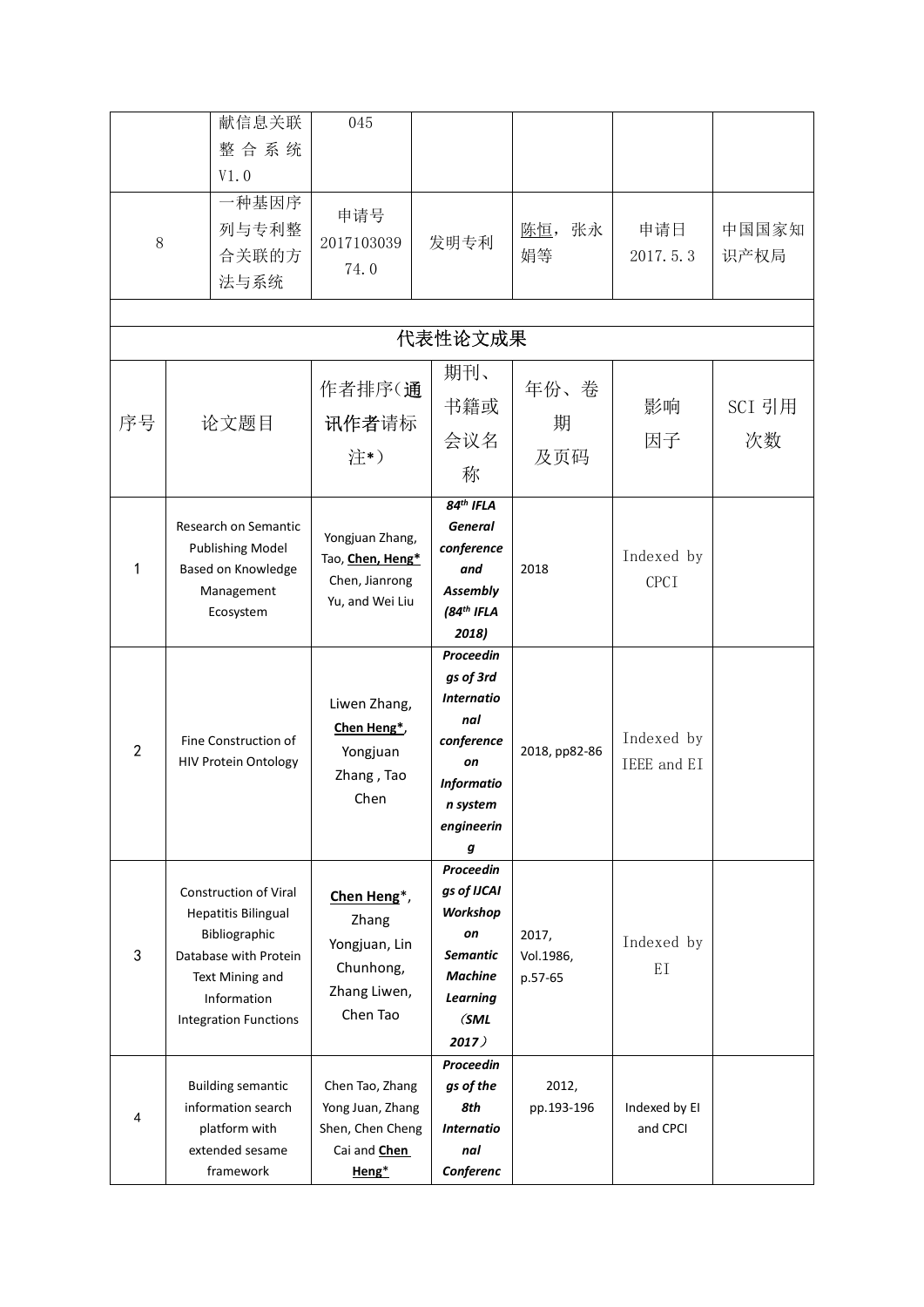|                |                                                                                                                          |                                                                                                   | e on<br><b>Semantic</b><br>Systems,<br><b>I-SEMANTI</b><br>CS 2012                                                                                             |                                                    |                                                        |                |
|----------------|--------------------------------------------------------------------------------------------------------------------------|---------------------------------------------------------------------------------------------------|----------------------------------------------------------------------------------------------------------------------------------------------------------------|----------------------------------------------------|--------------------------------------------------------|----------------|
| 5              | Characteristics of the<br>Toxin Extracted from<br>Liquid Culture of<br>Colletotrichum capsici                            | Zhang<br>Guang-Min, Fang<br>Bao-hai, Chen<br>Heng <sup>*</sup> and Li                             | <b>Applied</b><br><b>Biochemist</b><br>ry and<br><b>Biotechnol</b>                                                                                             | 2012, Vol. 167<br>$(1), 52-61$                     | IF:2.277<br>(Indexed by<br>SCI and EI<br>together)     | $\mathbf 1$    |
| 6              | F. nicotianae<br>Effect of<br>glutaraldehyde<br>fixation on bacterial<br>cells revealed by<br>atomic force<br>microscopy | Xue-ling<br>Bao You Liu,<br><b>Guang Min</b><br>Zhang, Xue ling Li<br>and <b>Chen Heng*</b>       | ogy<br><b>Scanning</b>                                                                                                                                         | 2012, Vol. 34<br>$(1), 6-11$                       | IF:1.330<br>(Indexed by<br>SCI and EI<br>together)     | 11             |
| $\overline{7}$ | A new efficient<br>semantic web<br>platform based on the<br>Solr, SIREn and RDF                                          | Zhang Yong Juan,<br>Chen Tao, You<br>Wen Juan, Yu Jian<br>Rong, Sun Ji Lin<br>and Chen Heng*      | <b>Informatio</b><br>$\mathbf n$<br><b>Engineerin</b><br>g<br>(Book)                                                                                           | 2012, Vol. 25,<br>$1 - 7$                          | Indexed by<br>$C$ $PCP$                                |                |
| 8              | Mining and<br>Information<br><b>Integration Practice</b><br>for Chinese<br>Bibliographic<br>Database of Life<br>Sciences | Chen Heng*, Jin<br>Yi, Zhao Yan,<br>Zhang Yongjuan,<br>Chen Chengcai,<br>Sun Jilin, Shen<br>Zhang | <b>Advances</b><br>in Data<br>Mining:<br><b>Applicatio</b><br>ns and<br><b>Theoretica</b><br><b>I</b> Aspects<br>(Book)                                        | 2013, Vol. 7987<br>, pp.1-10                       | Indexed by EI                                          |                |
| 9              | <b>Integrating Active</b><br>Learning with<br>Supervision for<br>Crowdsourcing<br>Generalization                         | Shu, Z. Sheng,<br>V.S., Zhang, Y.,<br>Wang, D., Zhang,<br>J., & Chen Heng                         | Proceedin<br>gs of the<br>14th<br><b>Internatio</b><br>nal<br>Conferenc<br>e on<br><b>Machine</b><br><b>Learning</b><br>and<br><b>Applicatio</b><br>ns (ICMLA) | December<br>9-11, 2015,<br>Miami,<br>Florida, USA. | Indexed by<br>CPCI and EI                              |                |
| 10             | Magnetic screening of<br>the potential targeted<br>protein of Salvianolic<br>Acid B using T7 phage<br>display library    | Shupeng Liu, Ye<br>Sun, Chen Heng,<br>Suxian Song and<br>Yuhong Xu                                | <b>Applied</b><br><b>Biochemist</b><br>ry and<br><b>Biotechnol</b><br>ogy                                                                                      | 2010, Vol. 162(<br>4), 1206-1213,                  | IF: 2. $277$<br>(Indexed by<br>SCI and EI<br>together) | 5              |
| 11             | Seasonal<br>morphological and<br>biochemical changes<br>of Dahlgren cells                                                | Chen Heng* and<br>Murui                                                                           | Fish<br>Physiology<br>and<br>Biochemistry                                                                                                                      | 2008, Vol. 34,<br>$37-42$                          | IF:<br><b>2.</b> 242 (Index<br>ed by SCI)              | $\overline{7}$ |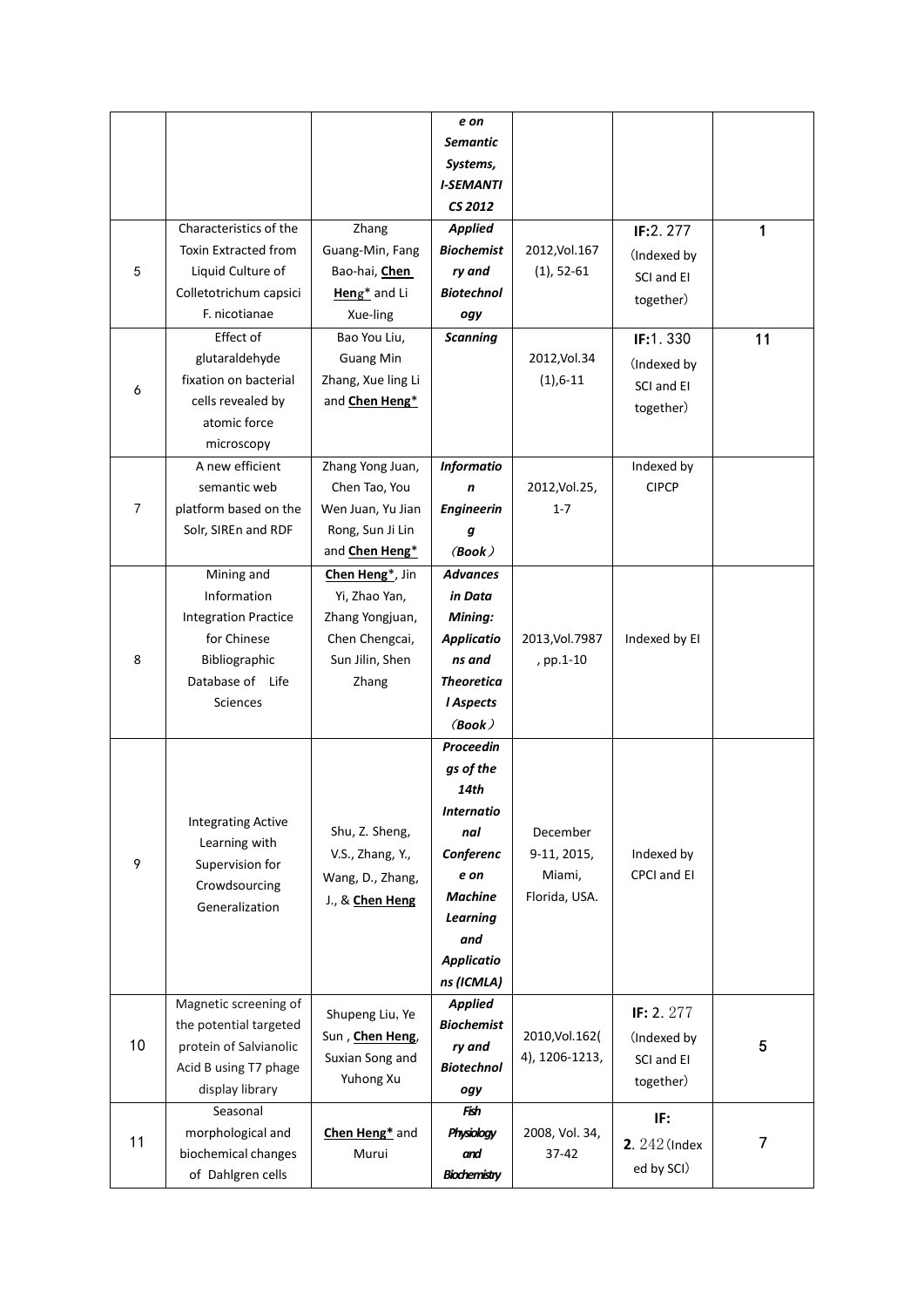|    | implies a potential<br>role of the caudal<br>neurosecretory<br>system (CNSS) in the<br>reproduction cycle of<br>teleosteanfish                                                                                |                                                                          |                                                                                          |                                |                                                      |                         |
|----|---------------------------------------------------------------------------------------------------------------------------------------------------------------------------------------------------------------|--------------------------------------------------------------------------|------------------------------------------------------------------------------------------|--------------------------------|------------------------------------------------------|-------------------------|
| 12 | Expression,<br>purification and<br>reconstitution of the<br>Na <sup>+</sup> /H <sup>+</sup> exchanger<br>sod2 in<br>Saccharomyces<br>cerevisiae                                                               | <b>Chen Heng</b> and<br><b>Fliegel Larry</b>                             | <b>Molecular</b><br>and<br><b>Cellular</b><br><b>Biochemist</b><br>ry                    | 2008, Vol.319,<br>79-86        | IF:<br>2.795 (Index<br>ed by SCI)                    | 6                       |
| 13 | Comparative<br>observation of the<br>recombinant<br>adeno-associated<br>virus 2 (rAAV-2) using<br>transmission electron<br>microscopy (TEM) and<br>atomic force<br>microscopy (AFM)                           | <b>Chen Heng</b><br>唯一作者                                                 | <b>Microscop</b><br>y and<br><b>Microanal</b><br>ysis                                    | 2007, Vol.13,<br>384-389       | IF:<br><b>3.</b> 414 (Index<br>ed by SCI)            | 17                      |
| 14 | Atomic force<br>microscopy (AFM) of<br>recombinant<br>adeno-associated<br>virus-2 (rAAV-2)<br>prepared by<br>centrifugation                                                                                   | <b>Chen Heng</b><br>唯一作者                                                 | <b>Scanning</b>                                                                          | 2007, Vol.29,<br>238-242       | IF:<br>1.330 (Index<br>ed by SCI and<br>EI together) | $\overline{\mathbf{5}}$ |
| 15 | Expression and<br>purification of the<br>recombinant HBcAg<br>core particles derived<br>from methyltrophic<br>Pichia pastoris, and<br>TEM and AFM of the<br>core particles and<br>their natural<br>aggregates | <b>Chen Heng</b><br>唯一作者                                                 | Journal of<br>Electron<br><b>Microscop</b><br>у                                          | 2007, Vol.56,<br>235-242       | IF:<br>1.394 (Index<br>ed by SCI)                    | $\overline{\mathbf{4}}$ |
| 16 | Expression of HBcAg<br>mutant with long internal<br>deletion in<br>Saccharomyces cerevisiae<br>and observation of its<br>self-assembly particles by<br>atomic force microscopy<br>(AFM)                       | Chen Heng*, Liu<br>Shupeng, Chen Li,<br>Huang Jiehuan,<br>Xiang Shaoming | <b>Internatio</b><br>nal Journal<br>of<br><b>Biological</b><br><b>Macromol</b><br>ecules | 2005, Vol.37,<br>No.5: 239-248 | IF:<br>5. 162 (Index<br>ed by SCI)                   | $\overline{\mathbf{5}}$ |
| 17 | Purification and<br>characterization of the<br>recombinant hepatitis                                                                                                                                          | Chen Heng*, Lv<br>Junhong, Liang<br>Wangqi, Huang                        | <b>Micron</b>                                                                            | 2004, Vol.35,<br>No.5:311-318  | IF:1.726 (Ind<br>exed by SCI)                        | $15\phantom{.0}$        |